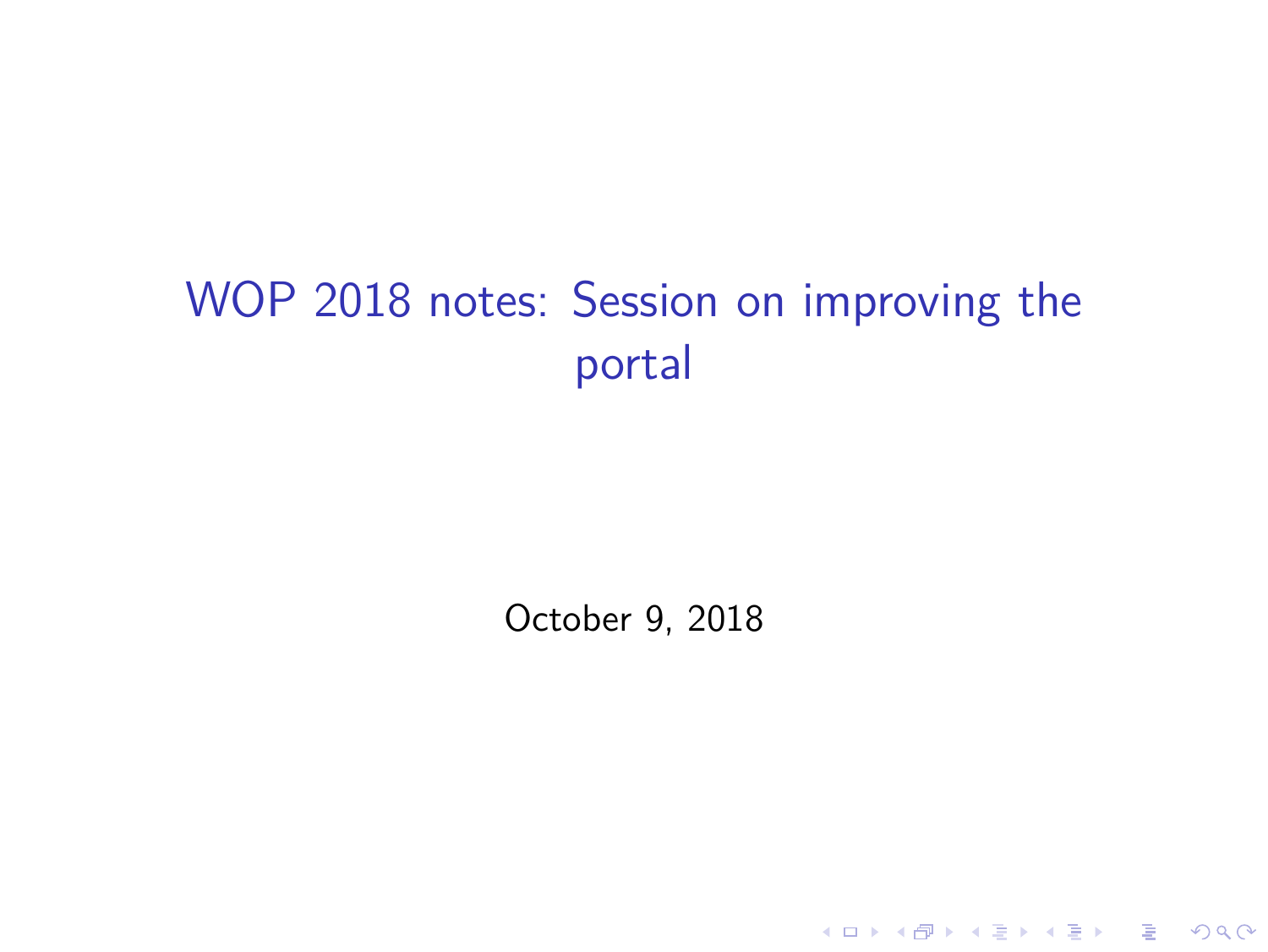Outline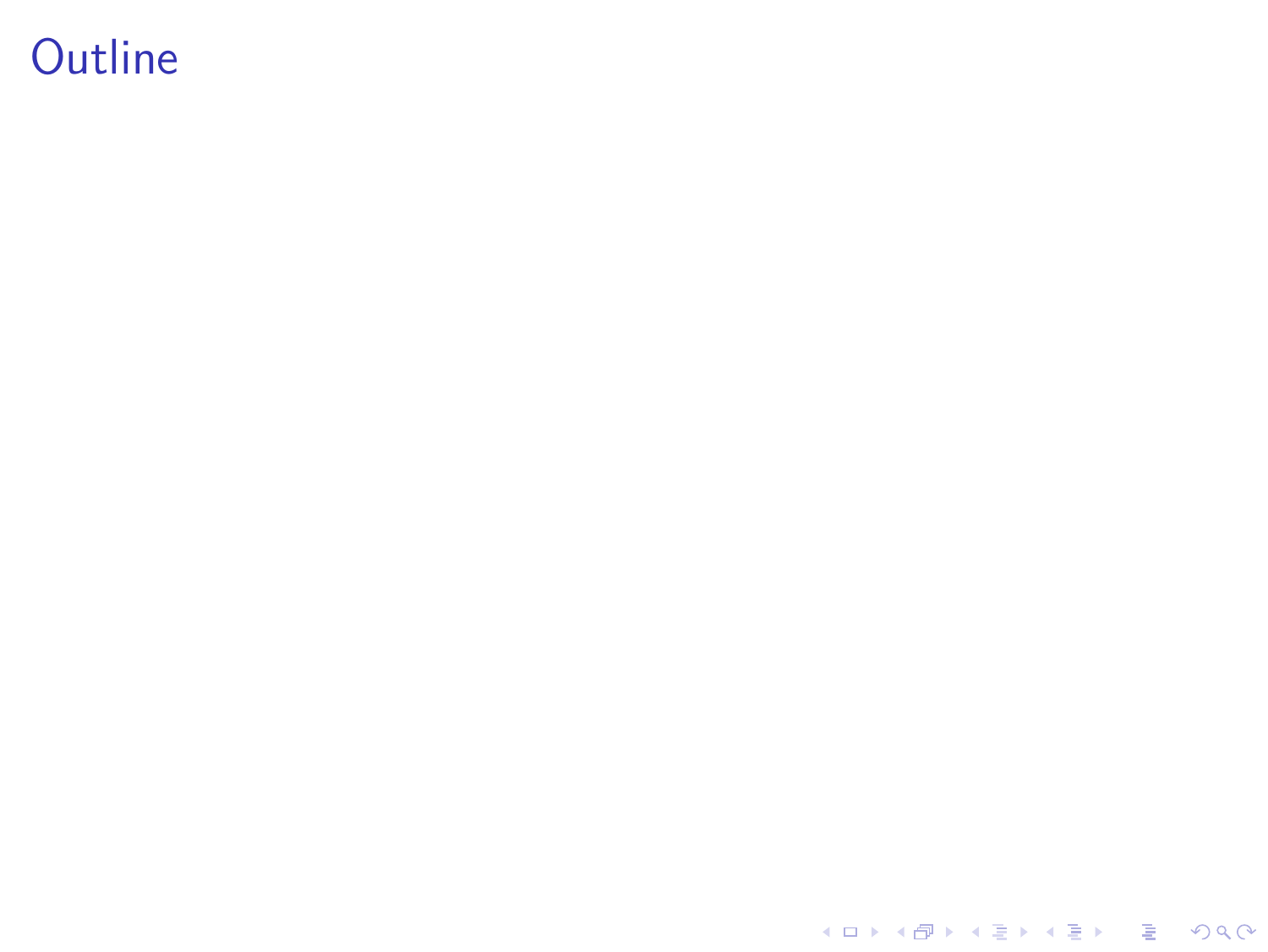#### Get clear about, what is a pattern? Community

We wish for the community to be very open.

- $\blacktriangleright$  Drafts and unverified ideas are welcomed
- $\blacktriangleright$  Precise and systematic submissions are of course valued
- $\triangleright$  Existing libraries (OTTR template library as example) must be acknowledged – should not be redone (wasteful) and should be indexed, even if this means pointing outward.

This obviously needs to go along with recommendations. We can provide principles and recommendations for submissions. If you submit something in category semantically precise, then we will try to apply a predictable list of tests and document the outcome. If you submit a hand-drawn sketch, we will present it appropriately and not reject outright as "not OWL".

We want a (at each pull request) some auto-build of the portal content, built from content included in each submission. This needs to use metadata – if you don't include it, you won't get listed.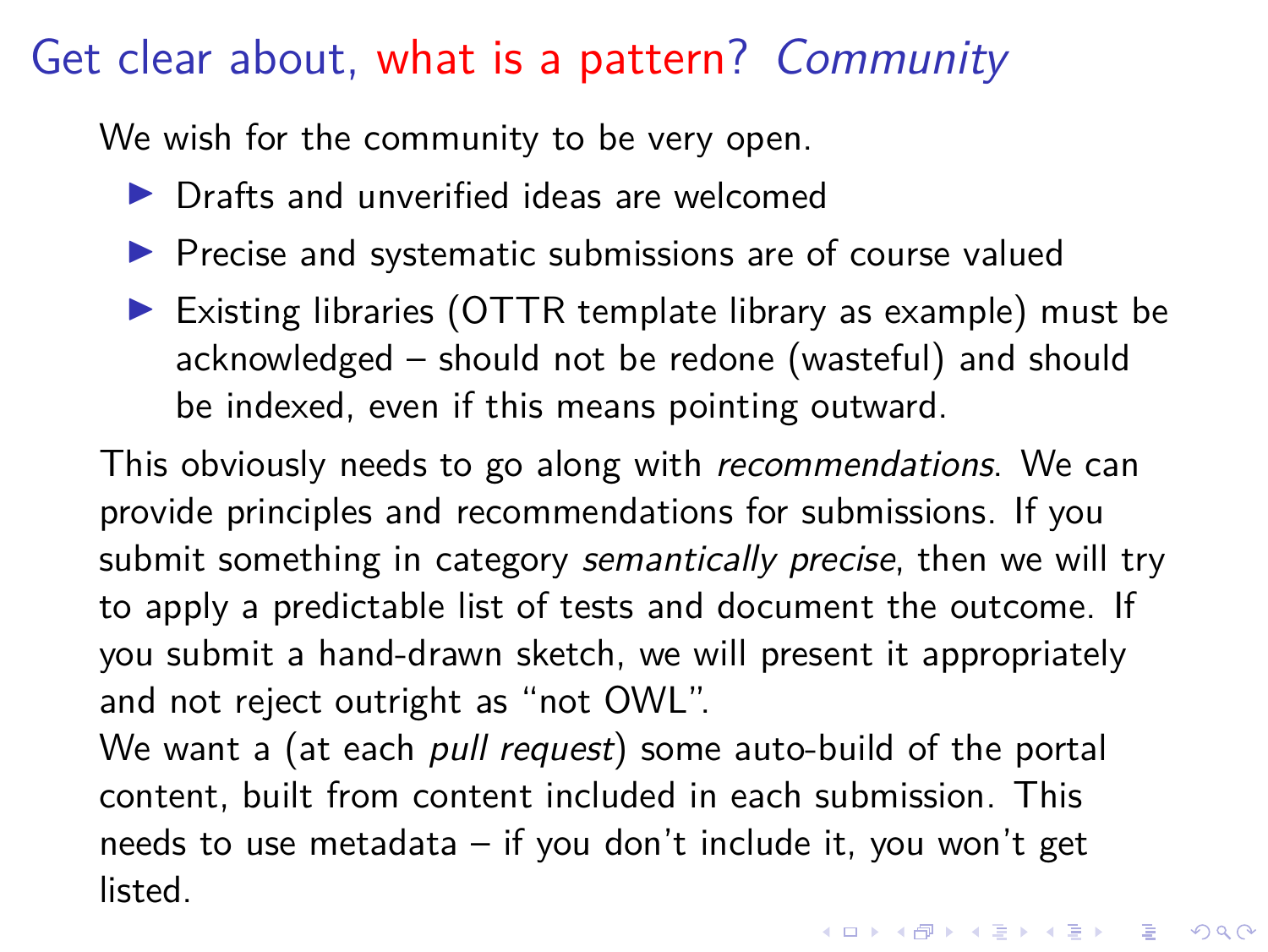## Get Quality Assurance in order.

We need some reputable, working assurance method. Questions include

- $\blacktriangleright$  is it documented?
- $\blacktriangleright$  is it fit for purpose?
- $\triangleright$  is it in use (point to examples)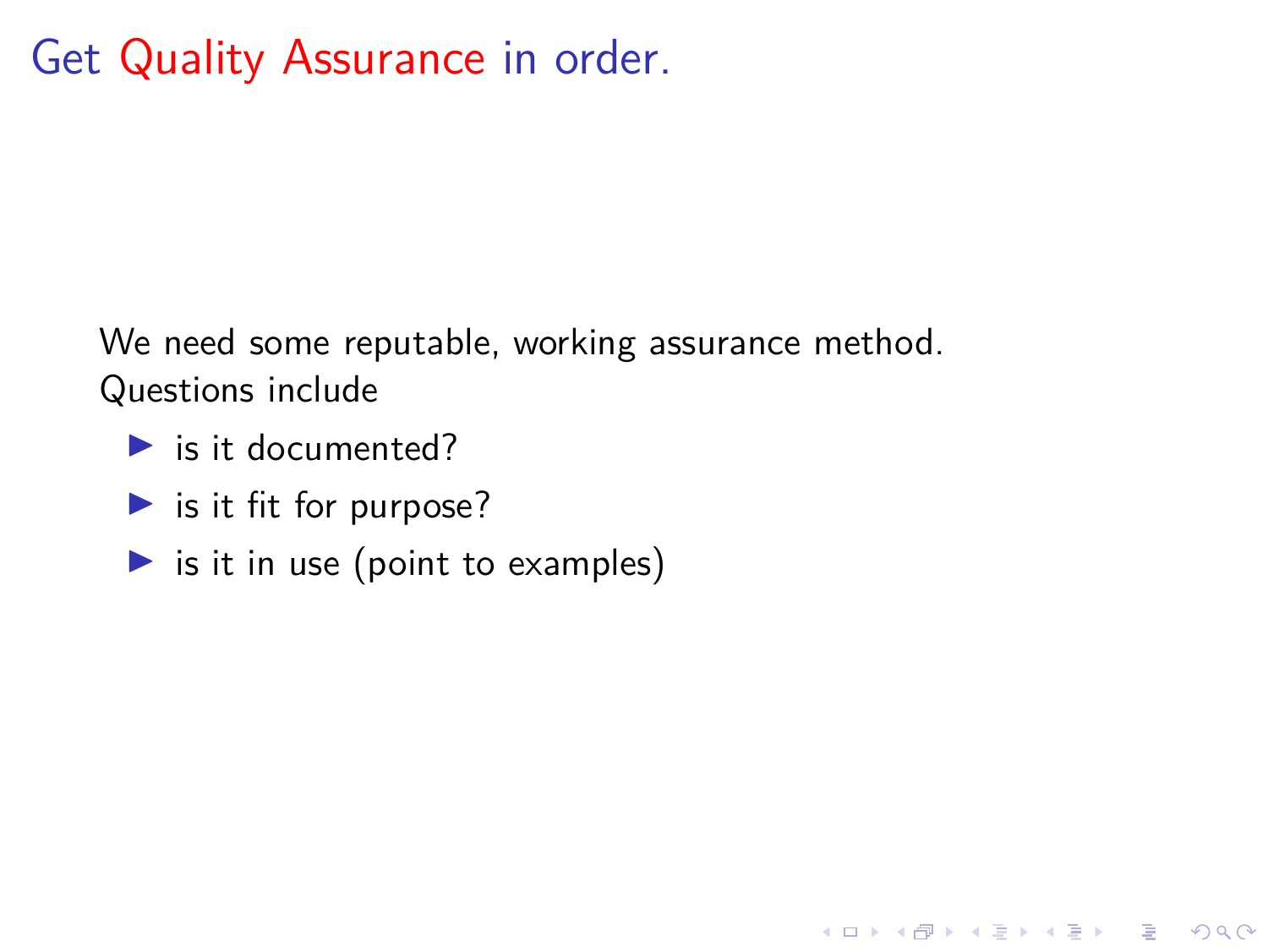## Utilisation. Community

Can we get rank metrics for patterns (analogy: page rank as in Google)?

- $\blacktriangleright$  according to popularity
- $\blacktriangleright$  according to ...
- $\blacktriangleright$  according to ...

In various cases ODPs will be proprietary since owned by private enterprises.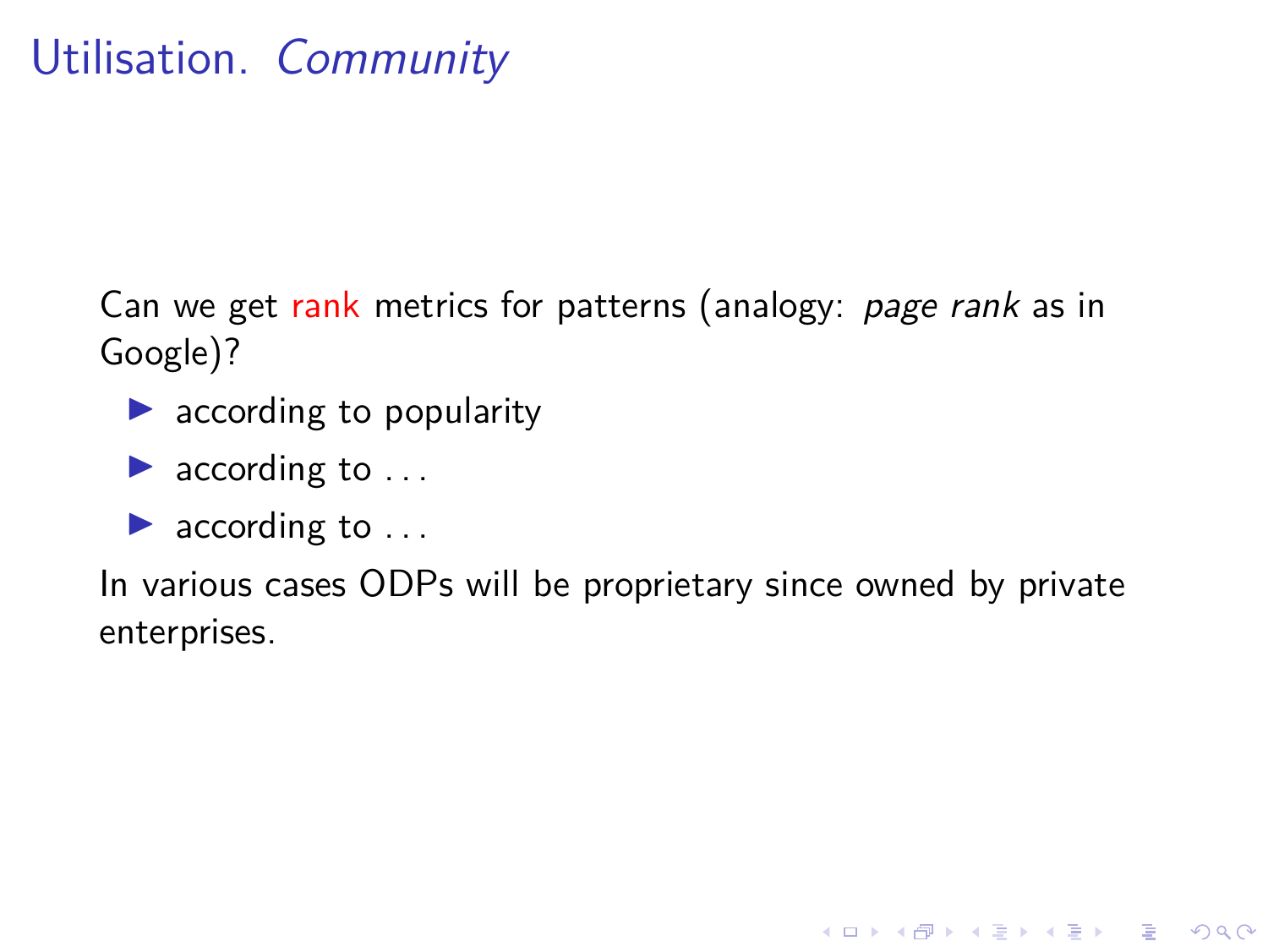### Submissions practical support. Infrastructure and **Community**

Can't we borrow from existing, working (open source) collaborative software projects?

- $\blacktriangleright$  use GitHub
- $\blacktriangleright$  democratise
- $\blacktriangleright$  revision control
- $\blacktriangleright$  issues management
- $\blacktriangleright$  easily secure attribution to the originators

We will wish to have some tooling (client-side or server-side) to make accessible, visualise/display, etc. the patterns in the library. E.g. with OTTR this is already largely implemented, but that won't apply to informal/early/informal content.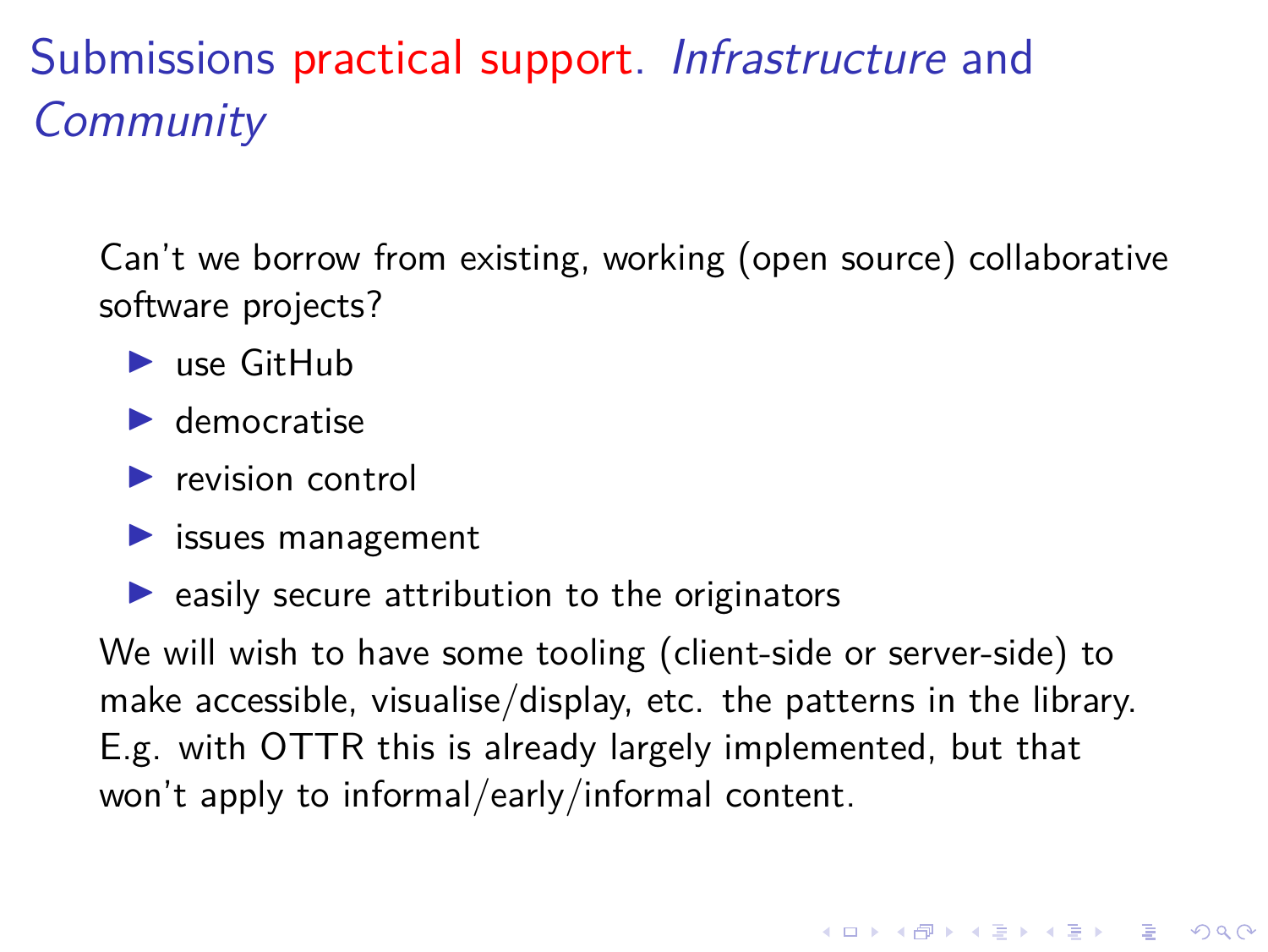#### Categorisation of ODPs in the portal. Tooling, and Formalisation

Need: Categorise any template you produce so that potential users can find it and evaluate whether it's suitable for them. This will help in finding which ODP–ODP relationships are applicable, including specialisation, parthood, and others (e.g. as discussed in Daniel Lupp's presentation) Examples.

- $\blacktriangleright$  Is this a semantic ODP?
	- ▶ Yes: Then specialisation, etc. (semantic relationships) apply
	- $\blacktriangleright$  No: Then other considerations apply, e.g. are you reusing respectable metadata vocabularies
- ▶ Do you target a particular upper ontology (BFO, DUL, ISO 15926, ...)? Only relevant for semantic ODPs.
	- I Yes: Then the template needs to be verified for compliance. The submission should also give some info/pointers re. how it might be applied with other upper ontologies
	- $\blacktriangleright$  No: Please explain yourself.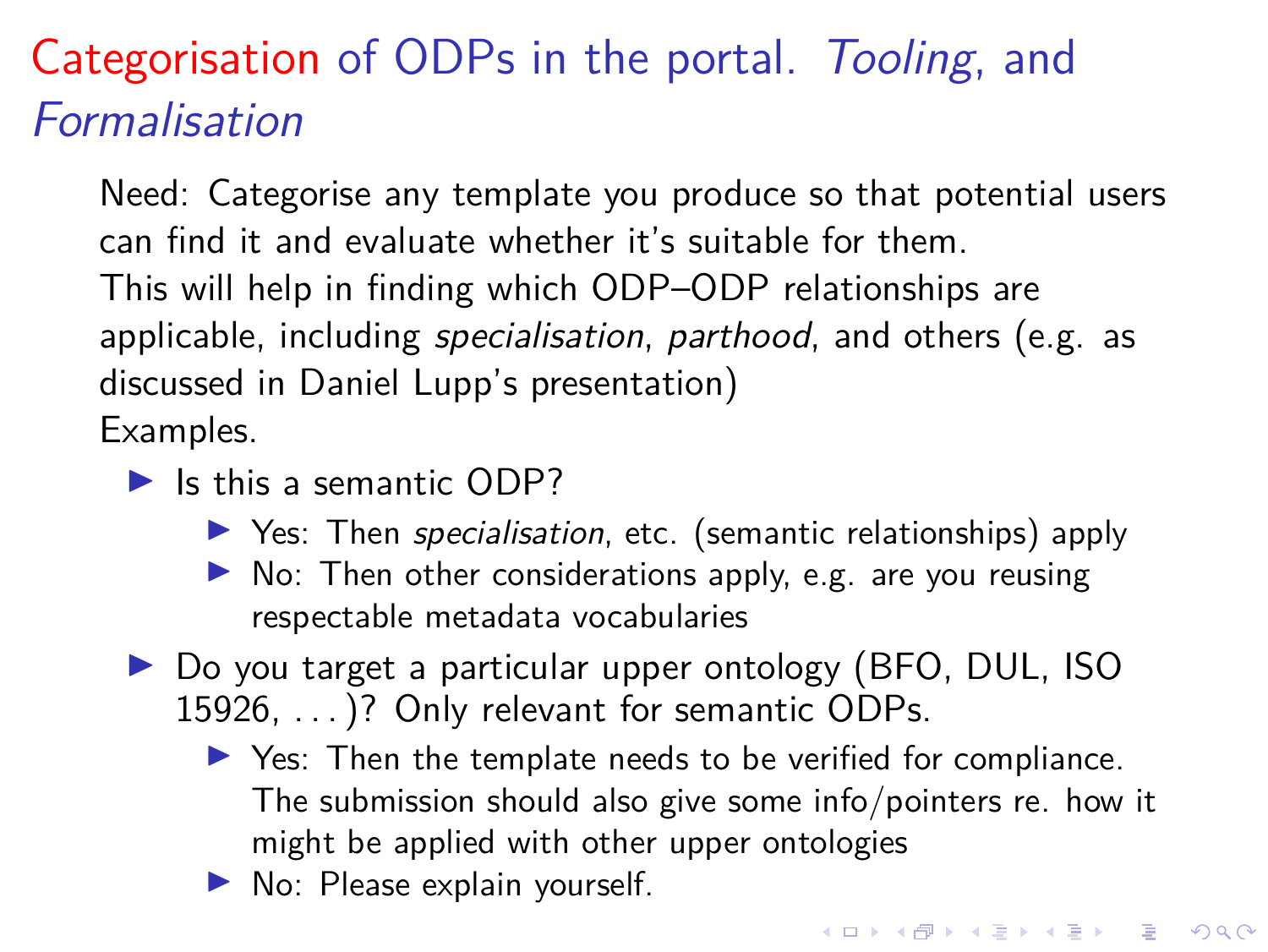### More on Infrastructure

- $\blacktriangleright$  find pattern that fit my requirement
	- $\blacktriangleright$  recommendation system
	- $\blacktriangleright$  search system
- $\blacktriangleright$  query by example
	- $\blacktriangleright$  pattern similarities
- $\blacktriangleright$  faceted search
- $\triangleright$  online tutorials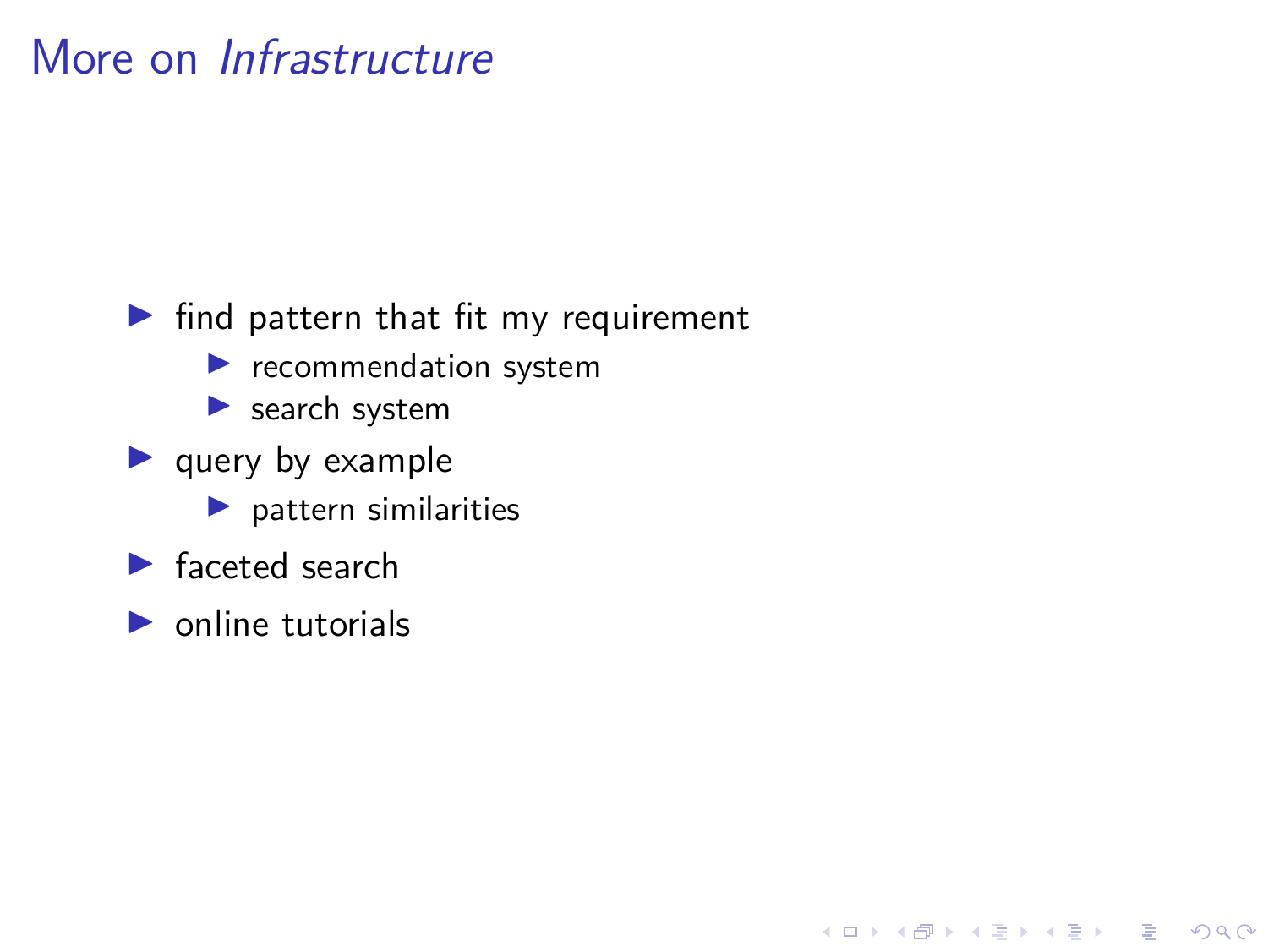### How to use. Community

- $\triangleright$  We must define clearly, for our community, what an ODP is. Make this into a minimal, easy to check threshold for acceptability of submissions
- $\blacktriangleright$  track use of patterns
- $\blacktriangleright$  what the difference between a
	- $\blacktriangleright$  small ontology
	- ▶ ODP, and
	- $\blacktriangleright$  a best practice description
- ▶ "Content ODP" (category in current Portal): There are many of these, but they are typically not "semantic", and not broadly applicable